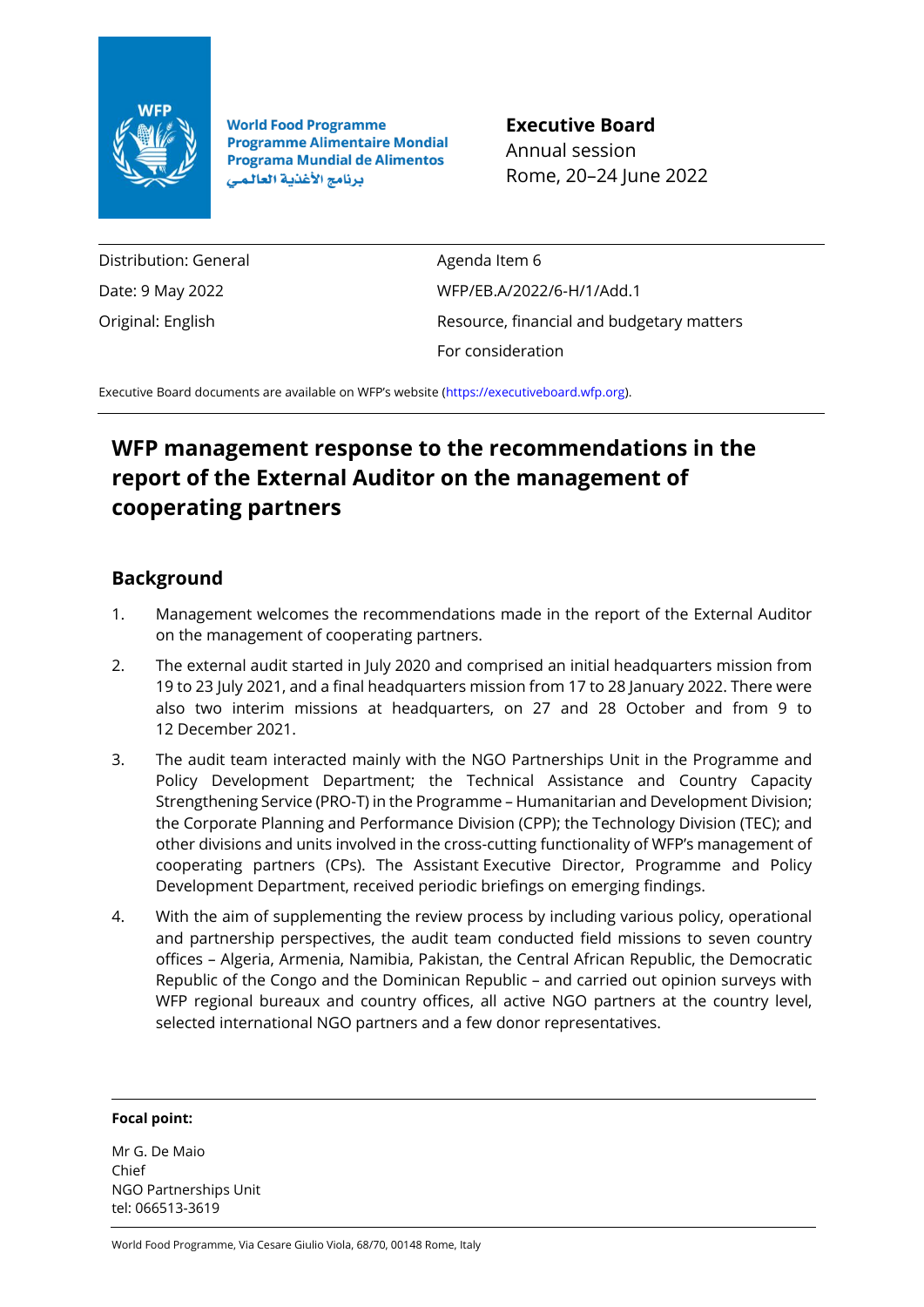- 5. In February 2022, the auditors shared a draft report with WFP management, who shared their observations on the report on 22 February. In April, the auditors submitted the final table of recommendations (in English) and the final audit report (in French).
- 6. The purpose of the audit was to examine WFP's management of CPs (including host government entities that are engaged by WFP to provide direct assistance to beneficiaries) in accordance with WFP's principles of economy, effectiveness and efficiency and with the aim of providing recommendations for improvement. To facilitate the review process, the following five elements of CP management were identified as focus areas:
	- $\triangleright$  the notion of operational partner;
	- $\triangleright$  the selection of operational partners;
	- $\triangleright$  the negotiation of agreements with operational partners;
	- $\triangleright$  the implementation of agreements with operational partners; and
	- $\triangleright$  the evaluation of partnerships.
- 7. Management welcomes the External Auditor's recognition of the importance of cooperating partnerships and the corresponding need to strengthen CP management, and notes that the External Auditor's recommendations are closely aligned with current initiatives aimed at improving WFP's CP management framework, oversight mechanisms, operational tools and relevant guidelines.
- 8. Management agrees with the report's observations that knowledge of the landscape and portfolio of CPs must be improved through the optimization and deployment of information systems. In close consultation with TEC and other divisions that manage information systems relevant to CP performance, the NGO Partnerships Unit has been coordinating the cleaning of CP data and their integration into the DOTS data management platform, which will provide a 360-degree view of WFP's CP landscape to facilitate informed strategic, programmatic and operational decision-making at the headquarters, regional bureau and country office levels.
- 9. Management reconfirms that WFP is committed to advancing digital transformation within its end-to-end CP management processes. The United Nations Partner Portal has been rolled out to 61 of the 69 country offices with active cooperating partnerships (as at April 2021), thereby contributing to the harmonization of due diligence processes for the selection of CPs among United Nations agencies (the Office of the United Nations High Commissioner for Refugees, the United Nations Children's Fund, the United Nations Population Fund and the United Nations Secretariat). The ongoing roll-out and scale-up of Partner Connect is currently focused on the digitalization of daily and monthly distribution reporting. In 2022, future modules will capture other field-level agreement (FLA) management processes, such as budgeting, FLA approvement and invoicing. This will allow better partner-facing data collection, which in turn will allow the flow of more comprehensive operational data into DOTS, enriching CP data and knowledge and enabling better corporate reporting, evaluation and operational decision-making.
- 10. Management also agrees that specific actions should be implemented to standardize the management of partnerships with host governments that are providing assistance directly. PRO-T is currently leading the development of the policy framework that will guide such standardization, with assistance from the NGO Partnerships Unit and other stakeholders.
- 11. In accordance to WFP's commitment to the Grand Bargain, the localization agenda has been reinforced through the organization's strategic engagement with international and local NGOs at the jointly organized annual partnership consultation and through NGOs' involvement in the development of WFP's strategic plan and in other dialogues on common humanitarian and development issues.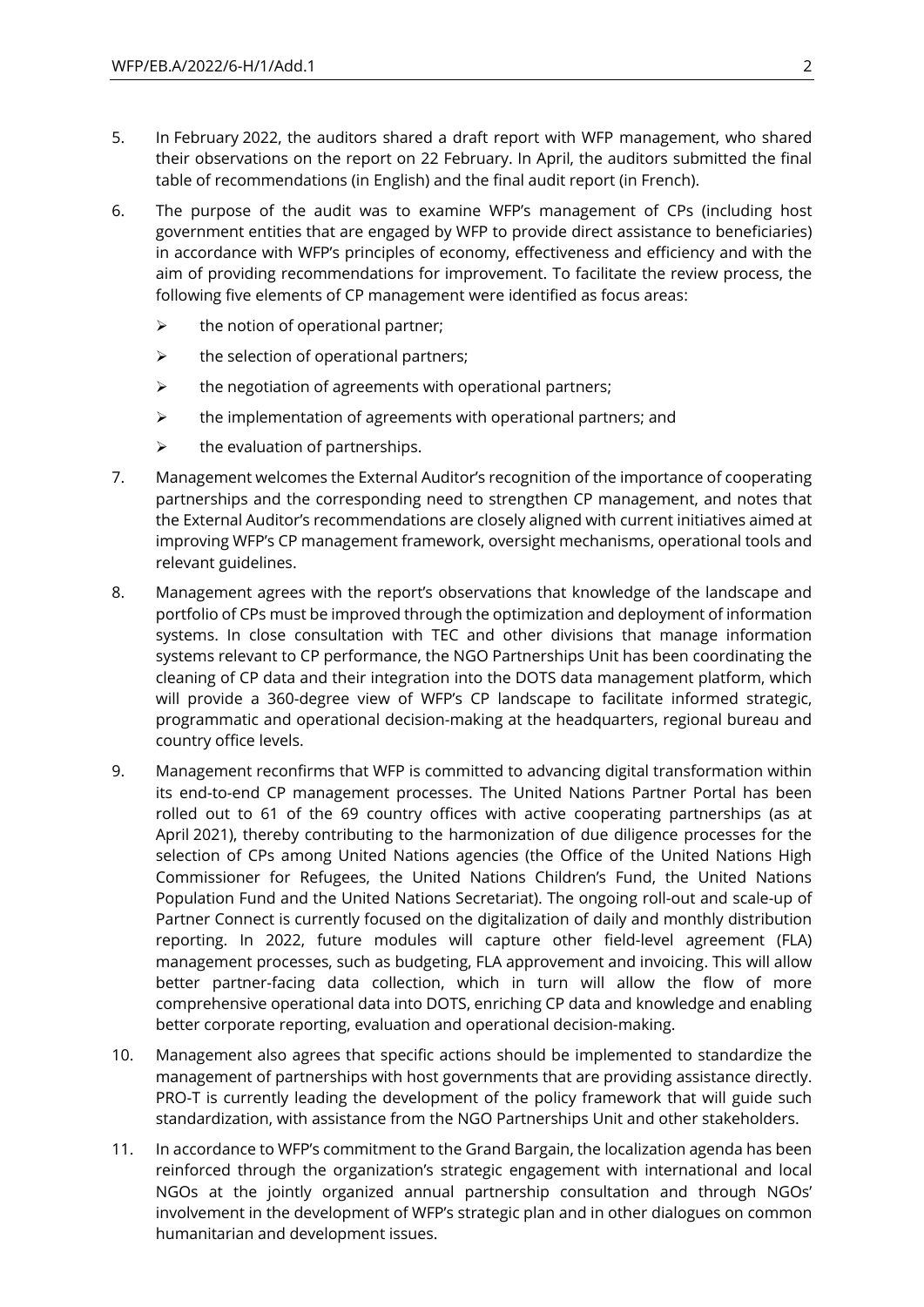- 12. With regard to the observation on formal cooperation with other United Nations agencies, management draws attention to the role of the United Nations Partner Portal. The governance structures of the portal serve as a platform for coordination of all CP management issues among the participating United Nations agencies. The portal also supports United Nations-wide cooperation on CP management at the operational level, facilitating the identification of country coordination mechanisms.
- 13. Management agrees that the monitoring and evaluation of partners' performance can be improved further through increased involvement of the regional bureaux. Digital transformation and a focus on improving data quality will strengthen the oversight ability of regional bureaux. These priorities were conveyed to WFP's Leadership Group, which endorsed them.
- 14. Management takes note of the recommendation on improving the reporting on CPs' operational activities provided to WFP leadership. Efforts to this end will continue.
- 15. Management thanks the External Auditor for its constructive collaboration during the internal review.
- 16. The following matrix sets out WFP's planned actions for implementing the External Auditor's recommendations, and the timelines for their completion.

### **Draft decision\***

The Board takes note of the WFP management response to the recommendations in the report of the External Auditor on the management of cooperating partners (WFP/EB.A/2022/6-H/1/Add.1).

<sup>\*</sup> This is a draft decision. For the final decision adopted by the Board, please refer to the decisions and recommendations document issued at the end of the session.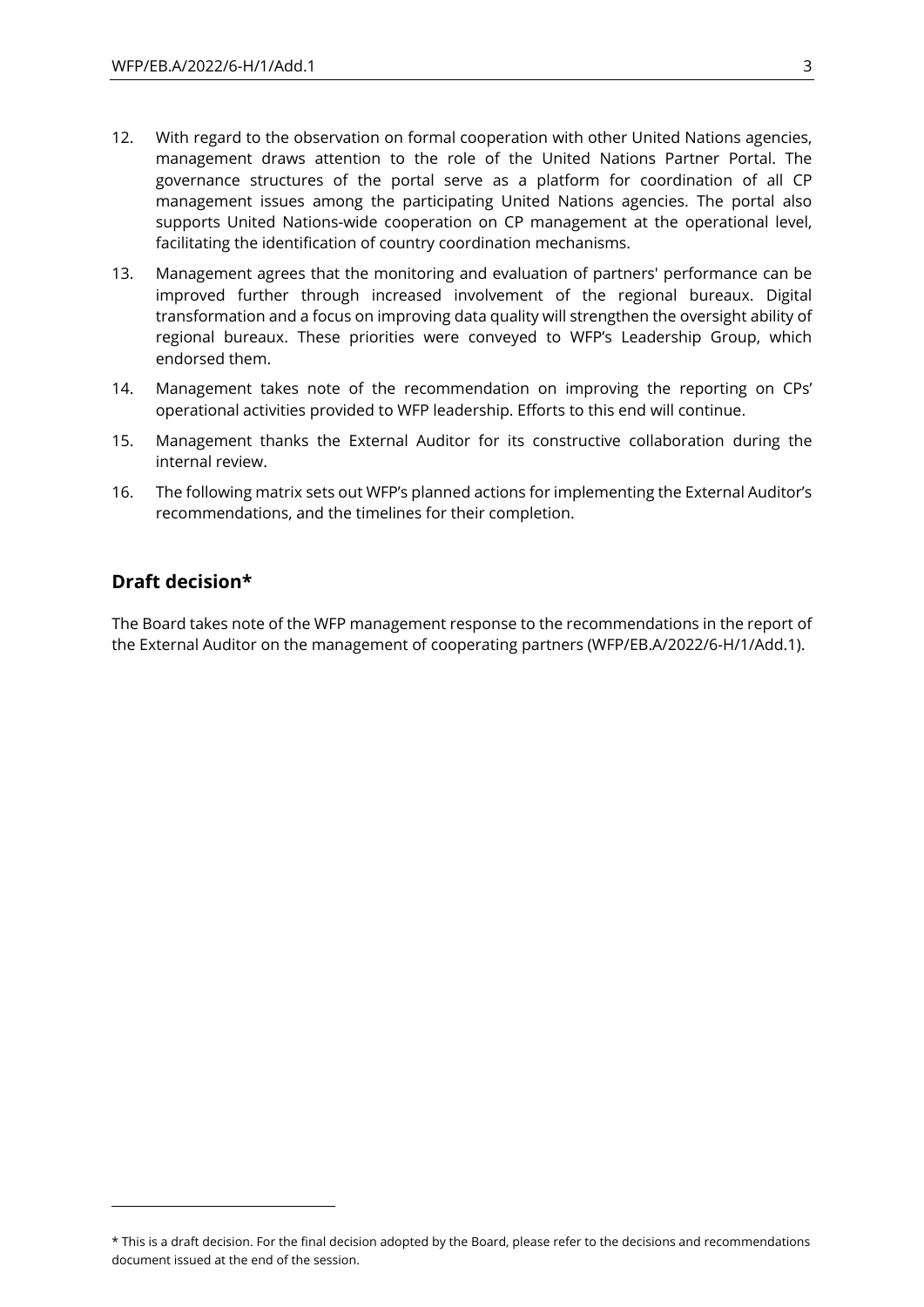| WFP MANAGEMENT RESPONSE TO THE RECOMMENDATIONS IN THE REPORT OF THE EXTERNAL AUDITOR<br>ON THE MANAGEMENT OF COOPERATING PARTNERS                                                                                                                                                                                                                                                                                                                                  |                                                 |                                                                                                                                                                                                                                                                                                                                                                                                                                                                                                    |                                                         |
|--------------------------------------------------------------------------------------------------------------------------------------------------------------------------------------------------------------------------------------------------------------------------------------------------------------------------------------------------------------------------------------------------------------------------------------------------------------------|-------------------------------------------------|----------------------------------------------------------------------------------------------------------------------------------------------------------------------------------------------------------------------------------------------------------------------------------------------------------------------------------------------------------------------------------------------------------------------------------------------------------------------------------------------------|---------------------------------------------------------|
| <b>External audit recommendation</b>                                                                                                                                                                                                                                                                                                                                                                                                                               | <b>Action by</b>                                | WFP management response                                                                                                                                                                                                                                                                                                                                                                                                                                                                            | <b>Timeframe</b>                                        |
| <b>Recommendation 1</b><br>The External Auditor recommends that<br>the registration of cooperating partners<br>by country offices be made more<br>reliable by completing the clean-up of<br>their identifiers by the end of 2022 and<br>preparing a guide for country offices on<br>how to record data.                                                                                                                                                            | <b>NGO</b><br>Partnerships<br>Unit and TEC      | Agreed.<br>Starting in 2022, WFP will carry out an annual data cleaning exercise as a<br>1)<br>routine process in CP data management, which will involve every country<br>office in reviewing CP registrations. Data on CP transactions from all<br>corporate systems will be integrated into the DOTS platform to form a<br>final master data list that all WFP offices can use as a single "source of<br>truth".<br>WFP will develop standard operating procedures that will ensure proper<br>2) | Data clean by<br>31 December 2022<br>Standard operating |
|                                                                                                                                                                                                                                                                                                                                                                                                                                                                    |                                                 | governance of the master data list on CPs that is to be used by country<br>offices.                                                                                                                                                                                                                                                                                                                                                                                                                | procedures by<br>30 June 2023                           |
| <b>Recommendation 2</b><br>The External Auditor recommends that<br>a database of cooperating partners be<br>created in order to facilitate their<br>administration and reporting on their<br>management.                                                                                                                                                                                                                                                           | <b>NGO</b><br>Partnerships<br>Unit and TEC      | Agreed.<br>Transactional level data on CPs from all corporate systems will be integrated<br>into the DOTS platform to create a final CP master data list that can be used<br>by all WFP offices as the standard source of reliable data. (See also response<br>to recommendation 1.)                                                                                                                                                                                                               | 31 December 2022                                        |
| <b>Recommendation 3</b><br>The External Auditor recommends that<br>the WFP central governance<br>arrangements for cooperating<br>partnerships be clarified and unified by<br>consolidating responsibilities in a single<br>unit or division at headquarters and by<br>adapting the Corporate Guidance on<br>WFP Management of non-governmental<br>organization partnerships and the<br>contractual agreement template to take<br>into account government partners. | PRO-T and<br><b>NGO</b><br>Partnerships<br>Unit | Agreed.<br>While the NGO Partnerships Unit at headquarters already provides regional<br>bureaux and country offices with unified support on CP management, WFP is<br>building the policy framework for host government entities that are engaged<br>by WFP to provide direct assistance to beneficiaries.                                                                                                                                                                                          | 30 June 2023                                            |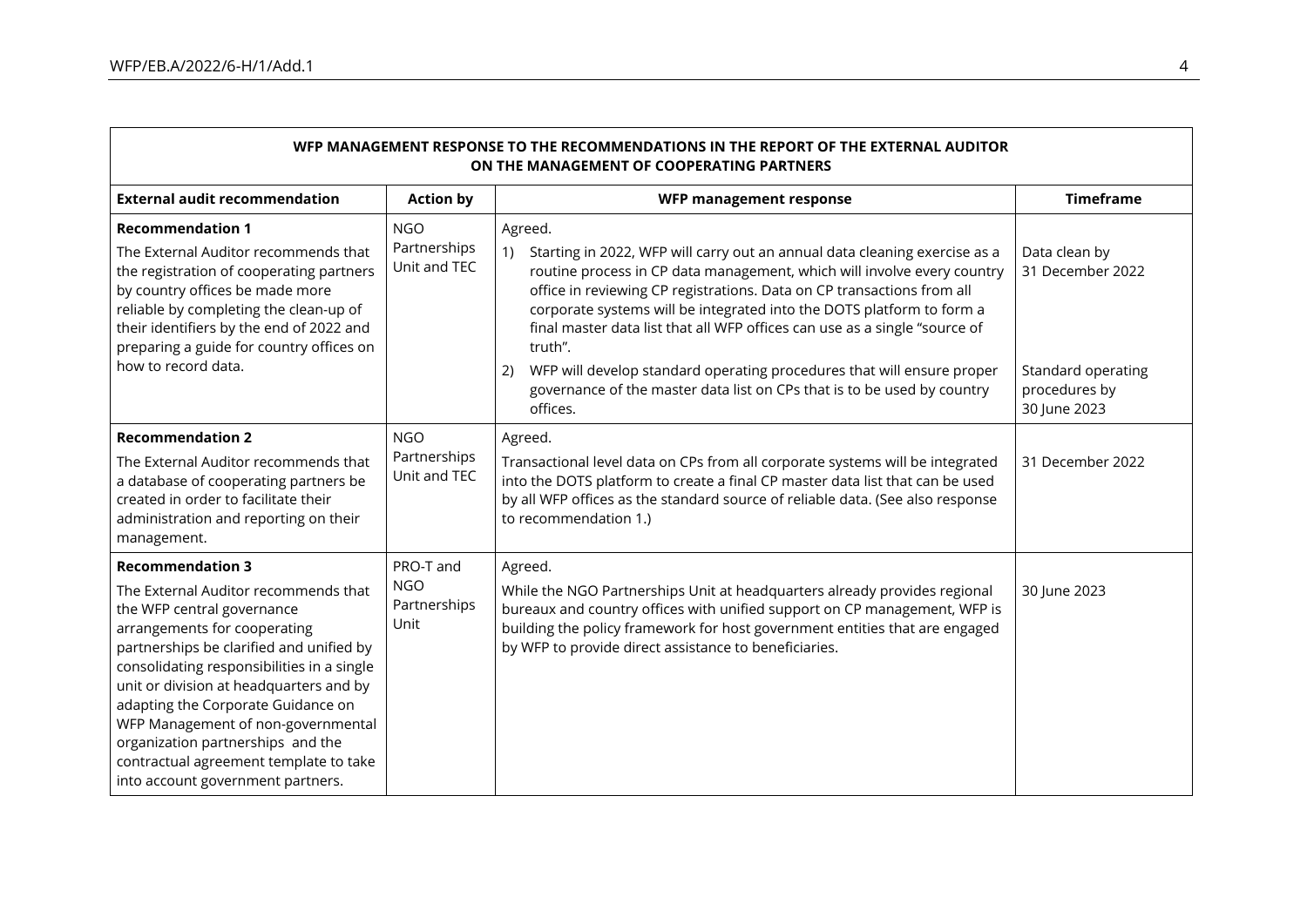| WFP MANAGEMENT RESPONSE TO THE RECOMMENDATIONS IN THE REPORT OF THE EXTERNAL AUDITOR<br>ON THE MANAGEMENT OF COOPERATING PARTNERS                                                                                                                                                                                                     |                                                                                      |                                                                                                                                                                                                                                                                                                                                                                                                                                                                                                                                                                                                                                                        |                  |
|---------------------------------------------------------------------------------------------------------------------------------------------------------------------------------------------------------------------------------------------------------------------------------------------------------------------------------------|--------------------------------------------------------------------------------------|--------------------------------------------------------------------------------------------------------------------------------------------------------------------------------------------------------------------------------------------------------------------------------------------------------------------------------------------------------------------------------------------------------------------------------------------------------------------------------------------------------------------------------------------------------------------------------------------------------------------------------------------------------|------------------|
| <b>External audit recommendation</b>                                                                                                                                                                                                                                                                                                  | <b>Action by</b>                                                                     | WFP management response                                                                                                                                                                                                                                                                                                                                                                                                                                                                                                                                                                                                                                | <b>Timeframe</b> |
| <b>Recommendation 4</b><br>The External Auditor recommends the<br>preparation of memoranda of<br>understanding with international<br>non-governmental organizations, taking<br>into account their internal control<br>mechanisms, so as to make the process<br>of concluding agreements at the<br>country office level more flexible. | <b>NGO</b><br>Partnerships<br>Unit                                                   | Partially agreed.<br>Owing to the significantly varied levels of capacity and operational autonomy<br>possessed by the country-level organizations of international NGOs,<br>global-level memoranda of understanding are considered as providing too<br>limited a view of the field level to replace a portion of the due diligence<br>process. Doing so would also pose a risk to WFP's competitive processes for<br>partner selection at the country office level. Still, WFP will explore the use of<br>thematic memoranda of understanding with a view to taking greater<br>advantage of the complementarities between international NGOs and WFP. | N/A              |
| <b>Recommendation 5</b><br>The External Auditor recommends that<br>a partner capacity strengthening<br>strategy be proposed as of 2022.                                                                                                                                                                                               | PRO-T                                                                                | Agreed.<br>WFP recognizes the practical need for greater guidance and support in<br>facilitating country offices' investment in capacity building of local partners in<br>accordance with the offices' own strategic and programmatic decision<br>making. Giving due consideration to the need for consistent and predictable<br>access to the necessary financial resources, WFP will develop a strategy for CP<br>capacity strengthening within the broader context of country capacity<br>strengthening.                                                                                                                                            | 31 December 2022 |
| <b>Recommendation 6</b><br>The External Auditor recommends that<br>the United Nations organizations that<br>are members of the food security<br>cluster be invited to engage in a<br>dialogue on the management of<br>cooperating partners and the use of the<br>United Nations Partner Portal.                                       | <b>NGO</b><br>Partnerships<br>Unit and<br>Emergency<br>Operations<br><b>Division</b> | Partially agreed.<br>While it may be useful for WFP to discuss CP management with other<br>United Nations organizations, the food security cluster is not the appropriate<br>platform from which to initiate those discussions. The cluster brings partners<br>together to improve the coordination of a food security response in a<br>humanitarian crisis, ensuring that there are no gaps or duplications in the<br>partners' response; it is not the place to discuss CP management and the<br>United Nations Partner Portal. WFP will explore other avenues at the country<br>office level for United Nations-wide coordination of CP management. | 31 December 2022 |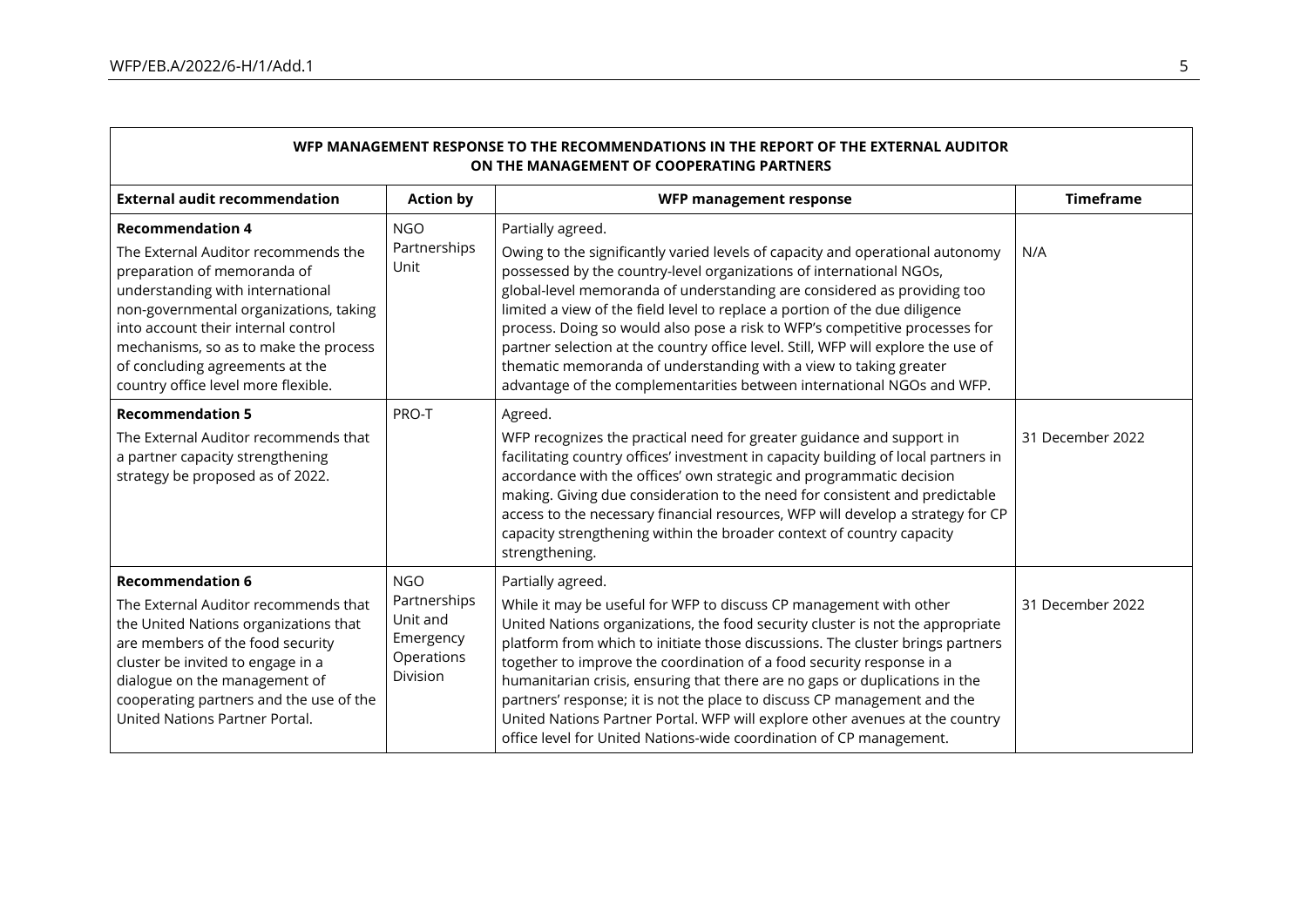| WFP MANAGEMENT RESPONSE TO THE RECOMMENDATIONS IN THE REPORT OF THE EXTERNAL AUDITOR<br>ON THE MANAGEMENT OF COOPERATING PARTNERS                                                                                                                                                                                       |                                                                                                                     |                                                                                                                                                                                                                                                                                                                                                                           |                  |
|-------------------------------------------------------------------------------------------------------------------------------------------------------------------------------------------------------------------------------------------------------------------------------------------------------------------------|---------------------------------------------------------------------------------------------------------------------|---------------------------------------------------------------------------------------------------------------------------------------------------------------------------------------------------------------------------------------------------------------------------------------------------------------------------------------------------------------------------|------------------|
| <b>External audit recommendation</b>                                                                                                                                                                                                                                                                                    | <b>Action by</b>                                                                                                    | WFP management response                                                                                                                                                                                                                                                                                                                                                   | <b>Timeframe</b> |
| <b>Recommendation 7</b><br>The External Auditor recommends that<br>a dialogue with partner United Nations<br>organizations be initiated at<br>headquarters with a view to establishing<br>a common contractual instrument for<br>cooperating partners.                                                                  | <b>NGO</b><br>Partnerships<br>Unit, Legal<br>Office, Global<br>Privacy Office,<br><b>Ethics Office</b><br>and PRO-T | Agreed.<br>Building on the success of the United Nations Partner Portal, WFP will<br>continue to explore opportunities for further harmonization in key<br>partnership areas, including on a common contractual template.                                                                                                                                                 | 31 December 2022 |
| <b>Recommendation 8</b><br>The External Auditor recommends that<br>consideration be given to extending the<br>duration of field-level agreements to<br>match that of country strategic plans,<br>including both a framework agreement<br>and a financing addendum.                                                      | <b>NGO</b><br>Partnerships<br>Unit and<br>PRO-T                                                                     | Agreed.<br>WFP's regulatory and legal framework does not prevent country offices from<br>investing in long-term FLAs that take the operational context into account. In<br>accordance with the capacity strengthening strategy mentioned in the<br>response to recommendation 5, WFP will continue to encourage country<br>offices to consider the use of long-term FLAs. | 31 December 2022 |
| <b>Recommendation 9</b><br>The External Auditor recommends that<br>the "digital transformation roadmap"<br>for cooperating partners be presented<br>to the Digital Business and Technology<br>Committee and that steps be taken to<br>ensure that all conditions necessary for<br>this project to be continued are met. | TEC and NGO<br>Partnerships<br>Unit                                                                                 | Agreed.<br>The digital transformation roadmap for CPs will be presented to the Digital<br>Business and Technology Committee for endorsement.                                                                                                                                                                                                                              | 31 December 2022 |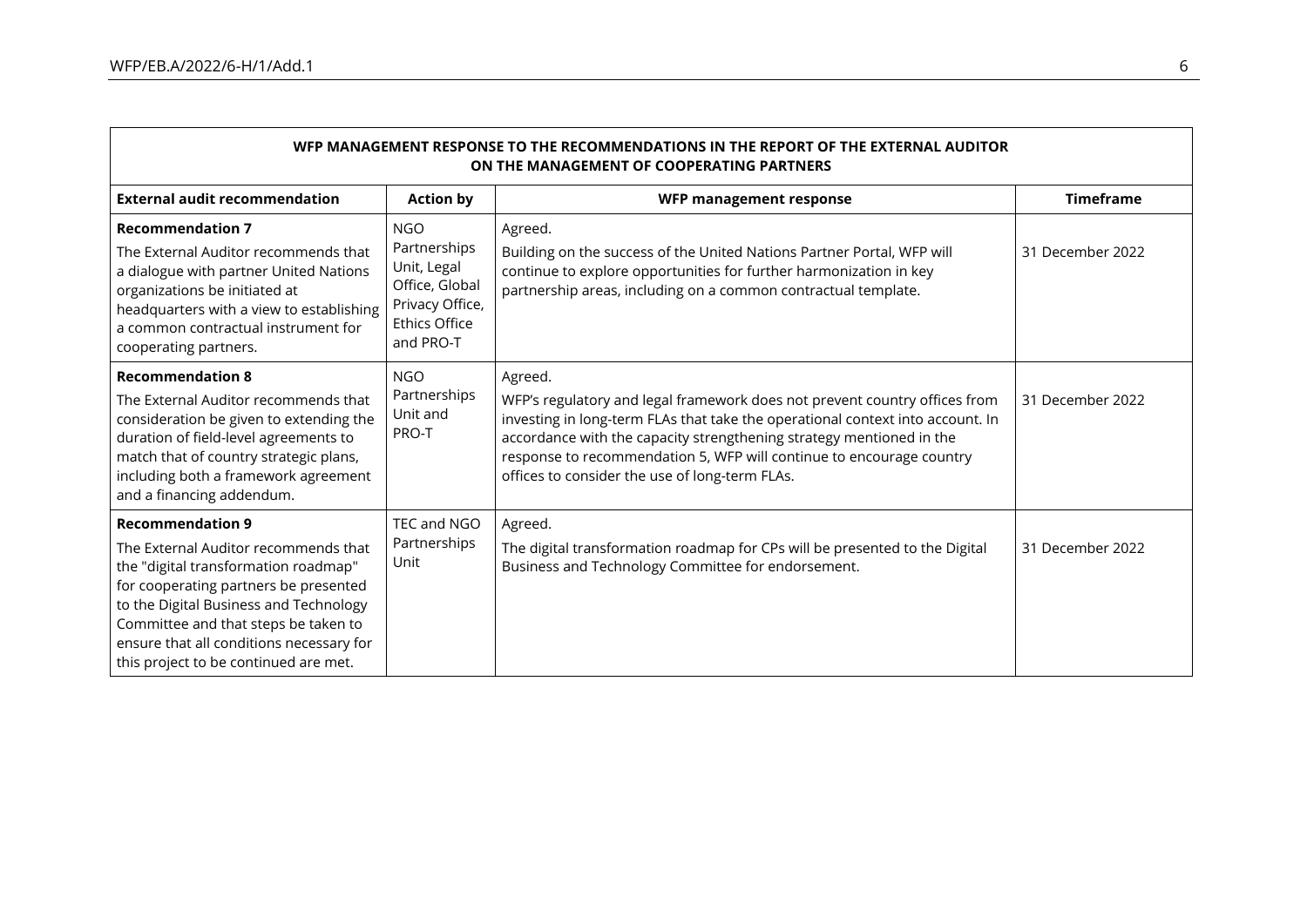| WFP MANAGEMENT RESPONSE TO THE RECOMMENDATIONS IN THE REPORT OF THE EXTERNAL AUDITOR<br>ON THE MANAGEMENT OF COOPERATING PARTNERS                                                                                                     |                                                                                              |                                                                                                                                                                                                                                                                                    |                  |
|---------------------------------------------------------------------------------------------------------------------------------------------------------------------------------------------------------------------------------------|----------------------------------------------------------------------------------------------|------------------------------------------------------------------------------------------------------------------------------------------------------------------------------------------------------------------------------------------------------------------------------------|------------------|
| <b>External audit recommendation</b>                                                                                                                                                                                                  | <b>Action by</b>                                                                             | WFP management response                                                                                                                                                                                                                                                            | <b>Timeframe</b> |
| <b>Recommendation 10</b><br>The External Auditor recommends that<br>risk analyses be conducted<br>systematically in the selection of<br>cooperating partners and that the<br>results be shared at the regional and<br>central levels. | <b>NGO</b><br>Partnerships<br>Unit and<br>Enterprise<br>Risk<br>Management<br>Division (ERM) | Agreed.<br>WFP will continue to strengthen risk analysis mechanisms for CP<br>management throughout the organization. Efforts include the addition of a<br>risk assessment module within the United Nations Partner Portal that can be<br>used at the regional and central levels. | 31 December 2022 |
| <b>Recommendation 11</b><br>The External Auditor recommends that<br>provision be made for the review by the<br>local cooperating partner committees of<br>any difficulties encountered in<br>monitoring distributions.                | <b>NGO</b><br>Partnerships<br>Unit                                                           | Agreed.<br>CPs' ability to report and monitor could be included in performance<br>evaluations and taken into account by cooperating partner committees in<br>their decision-making with regard to partner selection.                                                               | 31 December 2022 |
| <b>Recommendation 12</b><br>The External Auditor recommends that<br>an improvement plan be presented to<br>the cooperating partner committees for<br>any partner with weaknesses, before<br>any renewal of an agreement.              | <b>NGO</b><br>Partnerships<br>Unit                                                           | Agreed.<br>In its corporate guidelines, WFP emphasizes that cooperating partner<br>committees should review the improvement plans of CPs as a mandatory<br>component of partner selection procedures.                                                                              | 31 December 2022 |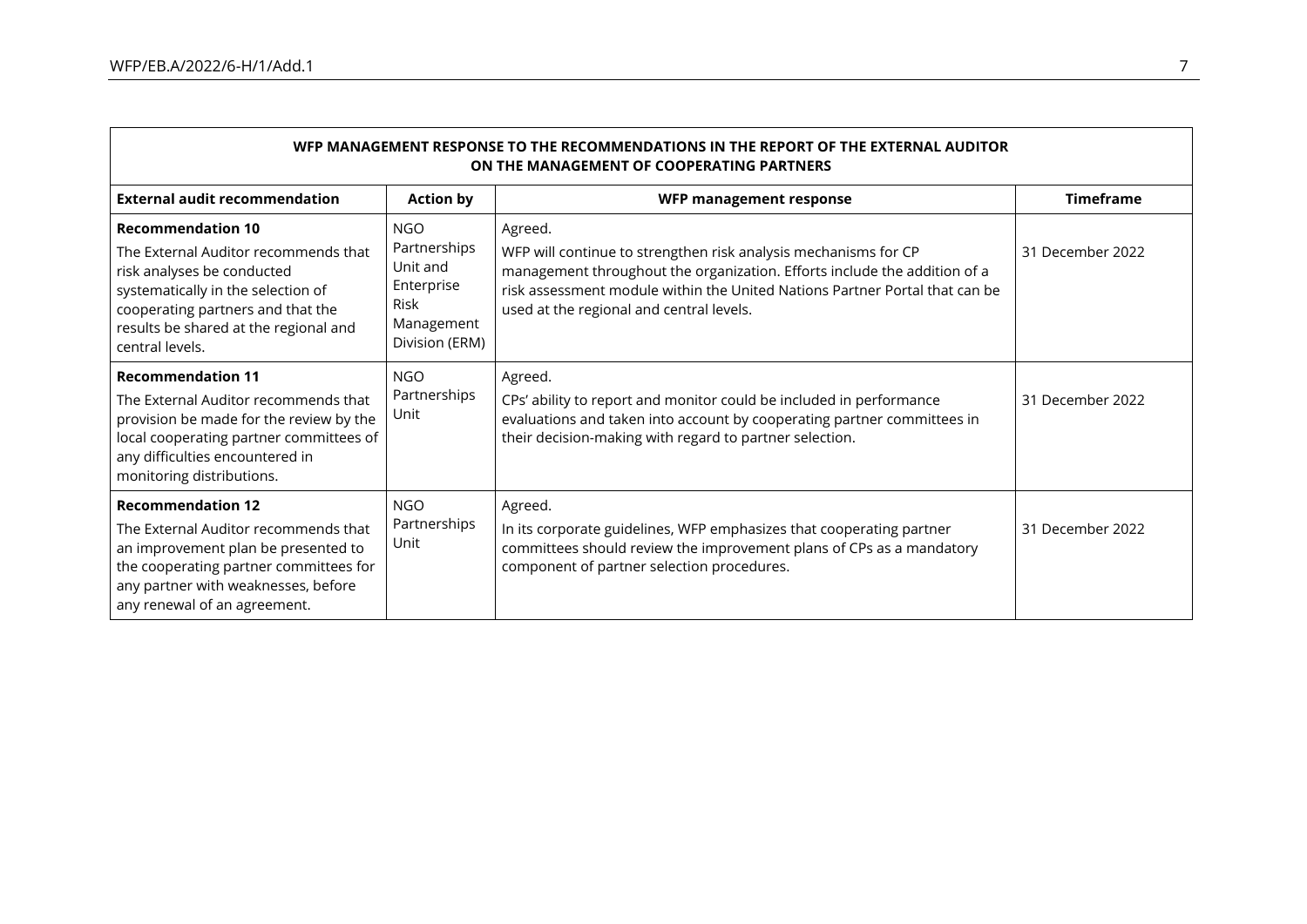| WFP MANAGEMENT RESPONSE TO THE RECOMMENDATIONS IN THE REPORT OF THE EXTERNAL AUDITOR<br>ON THE MANAGEMENT OF COOPERATING PARTNERS                                                                                                    |                                     |                                                                                                                                                                                                                                                                                                                                                                                                                                                                                                                                                                                                                                                                                                                                                       |                  |
|--------------------------------------------------------------------------------------------------------------------------------------------------------------------------------------------------------------------------------------|-------------------------------------|-------------------------------------------------------------------------------------------------------------------------------------------------------------------------------------------------------------------------------------------------------------------------------------------------------------------------------------------------------------------------------------------------------------------------------------------------------------------------------------------------------------------------------------------------------------------------------------------------------------------------------------------------------------------------------------------------------------------------------------------------------|------------------|
| <b>External audit recommendation</b>                                                                                                                                                                                                 | <b>Action by</b>                    | WFP management response                                                                                                                                                                                                                                                                                                                                                                                                                                                                                                                                                                                                                                                                                                                               | <b>Timeframe</b> |
| <b>Recommendation 13</b><br>The External Auditor recommends<br>strengthening the role of the regional<br>bureaux in training, facilitation,<br>verification and reporting to<br>headquarters with regard to<br>cooperating partners. | Regional<br>bureaux                 | Agreed.<br>Building on the standard terms of reference that define the roles and<br>responsibilities of regional bureaux with respect to CP management, which<br>were developed in 2021, WFP commits to providing the necessary resources<br>and building the necessary capacity to ensure that regional bureaux can fulfil<br>their second line oversight functions.<br>While training, facilitation and reporting to headquarters may be common<br>roles that regional bureaux should play to varying extents, depending on their<br>resource and staffing capacities, the bureaux can play only a limited role in<br>verification, which is usually under the responsibility of country offices as part<br>of their first line oversight function. | 31 December 2022 |
| <b>Recommendation 14</b><br>The External Auditor recommends that<br>annex IX of the annual performance<br>report, insofar as it relates to<br>cooperating partners, be supplemented.                                                 | CPP and NGO<br>Partnerships<br>Unit | Agreed.<br>With support from the DOTS integrated data layer, WFP has already upgraded<br>the contents of annex IX of the annual performance report in time for the<br>2021 report, which now includes an improved data extraction methodology<br>and basic analysis of CP performance in narrative text. As data cleaning and<br>the creation of CP master datasets progress in line with the measures<br>outlined in the response to recommendations 1 and 2, WFP will add elements<br>to CP performance reporting in the annual performance report for 2022.                                                                                                                                                                                        | 31 March 2023    |
| <b>Recommendation 15</b><br>The External Auditor recommends that<br>quantitative data on partnerships with<br>local non-governmental organizations<br>be included in annual country reports.                                         | CPP and NGO<br>Partnerships<br>Unit | Agreed.<br>With support from the DOTS integrated data layer, WFP will improve the<br>quality and reporting of CP-related data, and will incorporate relevant<br>sections of those data in annual country reports to facilitate country offices'<br>reporting of quantitative data on partnerships with local NGOs.                                                                                                                                                                                                                                                                                                                                                                                                                                    | 31 March 2023    |